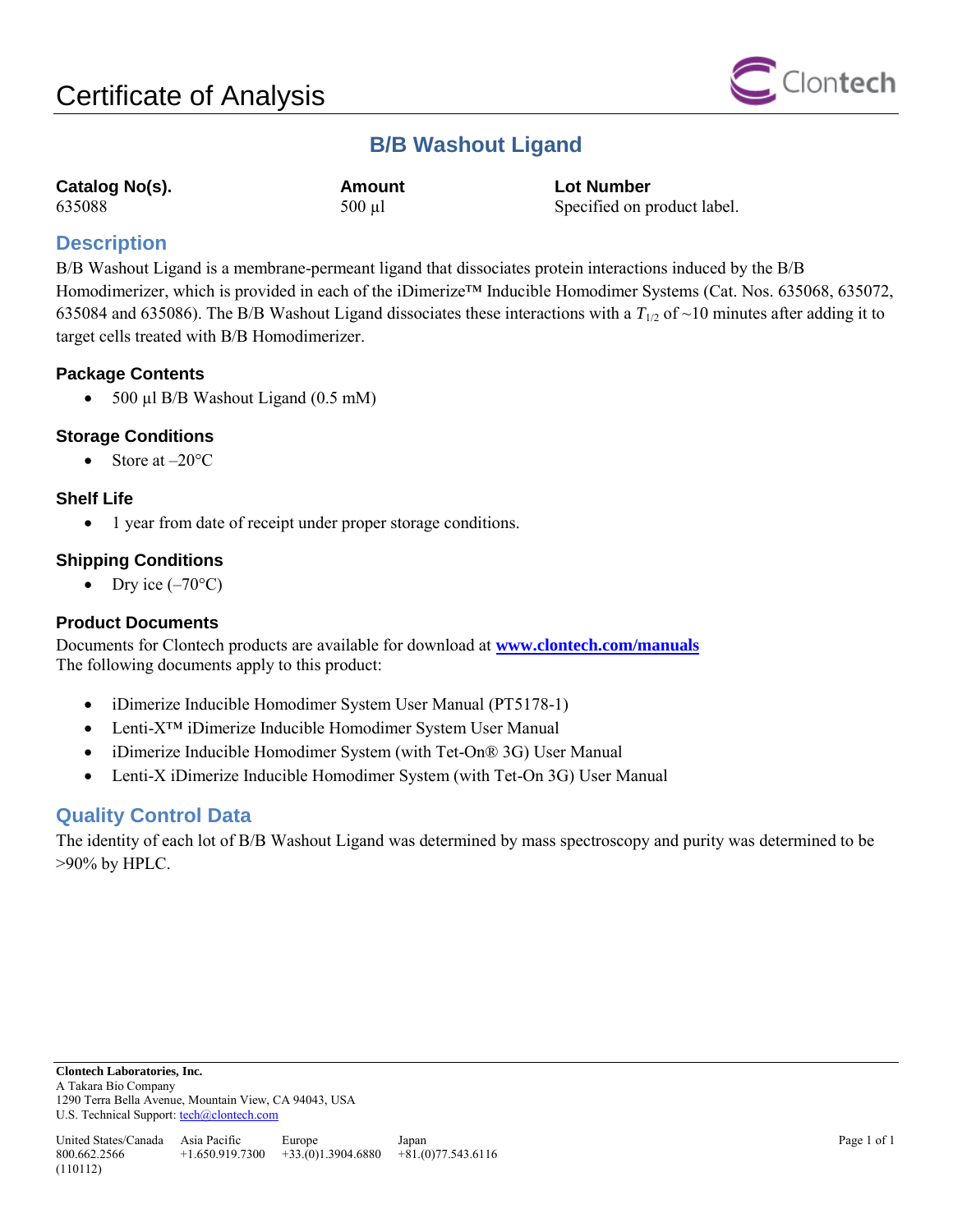

## **B/B Washout Ligand**

### **CATALOG NO.**

**635088**

#### **NOTICE TO PURCHASER:**

Clontech products are to be used for research purposes only. They may not be used for any other purpose, including, but not limited to, use in drugs, in vitro diagnostic purposes, therapeutics, or in humans. Clontech products may not be transferred to third parties, resold, modified for resale, or used to manufacture commercial products or to provide a service to third parties without prior written approval of Clontech Laboratories, Inc.

Your use of this product is also subject to compliance with the licensing requirements listed below and described on the product's web page at [http://www.clontech.com.](http://www.clontech.com/) It is your responsibility to review, understand and adhere to any restrictions imposed by these statements.

### **STATEMENT 57**

This product is covered by U.S. Patent No. 8,173,792.

#### **STATEMENT 99**

iDimerize and Shield1 Technologies: This product is sold under license from ARIAD Pharmaceuticals, Inc. for use only in internal research conducted by the buyer, which license expressly excludes the right to sell or otherwise transfer the product to third parties and is expressly made subject to compliance with Clontech Laboratories, Inc.'s general Terms and Conditions of Sale and any other restrictions set forth on the product's web page. No right is given to use this product or its components for any other purpose including, but not limited to diagnostic, therapeutic and/or prophylactic applications for or in human beings, animals and/or plants, including but not limited to gene and cell therapy applications, whether in vitro, ex vivo or in vivo, in foods, drugs, devices or cosmetics of any kind, or for consumption by or use in connection with or administration or application to humans or veterinary treatment of animals, or to provide any services, including research services, to third parties. For information regarding licenses for uses other than internal research, please contact a licensing representative by phone at 650.919.7320 or by e-mail at [licensing@clontech.com](mailto:licensing@clontech.com)

### **TRADEMARKS:**

Clontech, the Clontech logo, iDimerize, Lenti-X and Tet-On are trademarks of Clontech Laboratories, Inc.

| <b>Clontech Laboratories, Inc.</b><br>A Takara Bio Company<br>1290 Terra Bella Avenue, Mountain View, CA 94043, USA |                   |                     |                     |  |
|---------------------------------------------------------------------------------------------------------------------|-------------------|---------------------|---------------------|--|
| U.S. Technical Support: tech@clontech.com                                                                           | 11/1/2012         |                     |                     |  |
| <b>United States/Canada</b>                                                                                         | Asia Pacific      | Europe              | Japan               |  |
| 800.662.2566                                                                                                        | $+1.650.919.7300$ | $+33(0)1.3904.6880$ | $+81(0)77.543.6116$ |  |